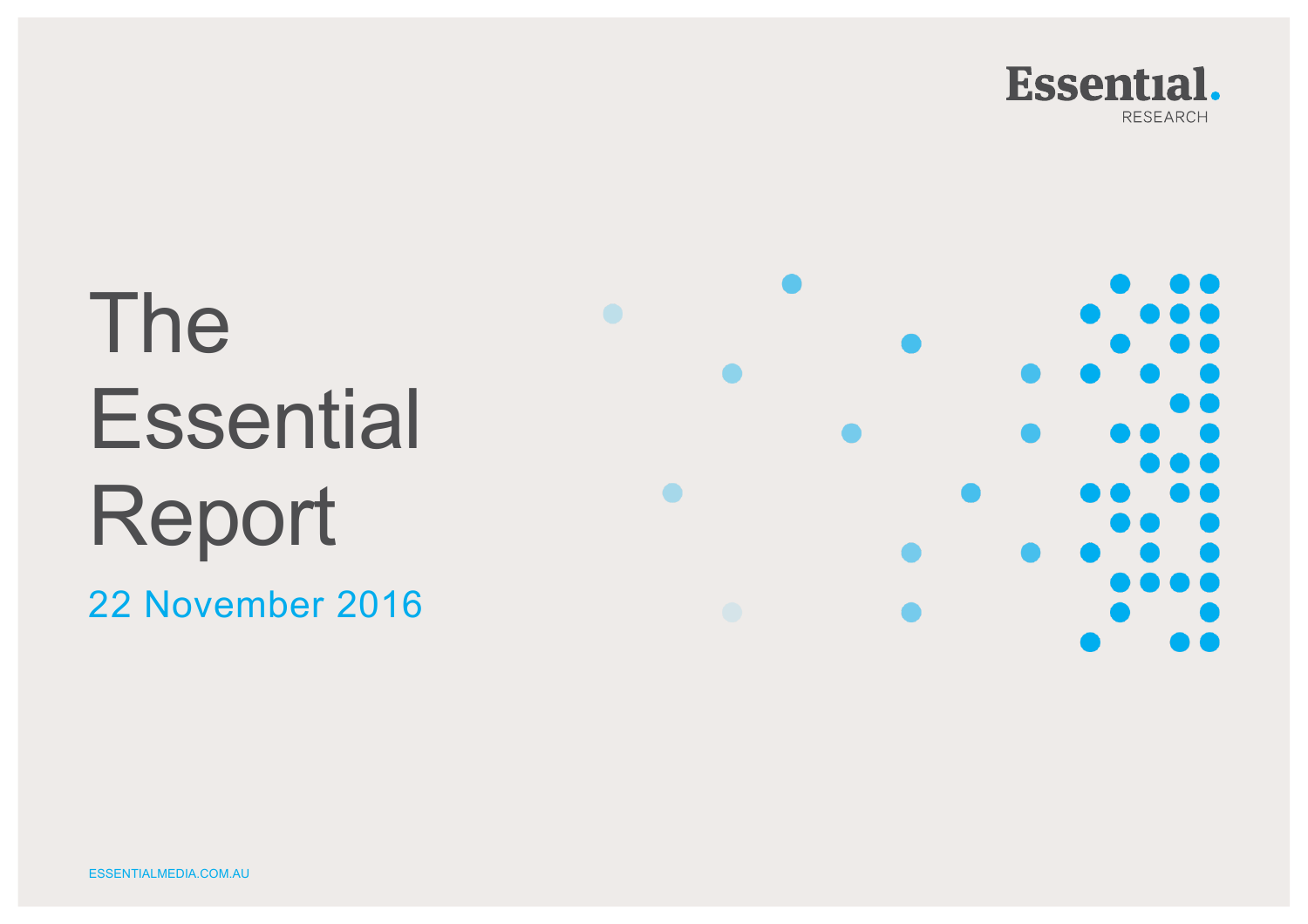# **The Essential Report**



# **AMSRO**

Essential Media Communications is a member of the Association of Market and Social Research **Organisations** 

# AMSRS <

Our researchers are members of the Australian Market and Social Research Society.



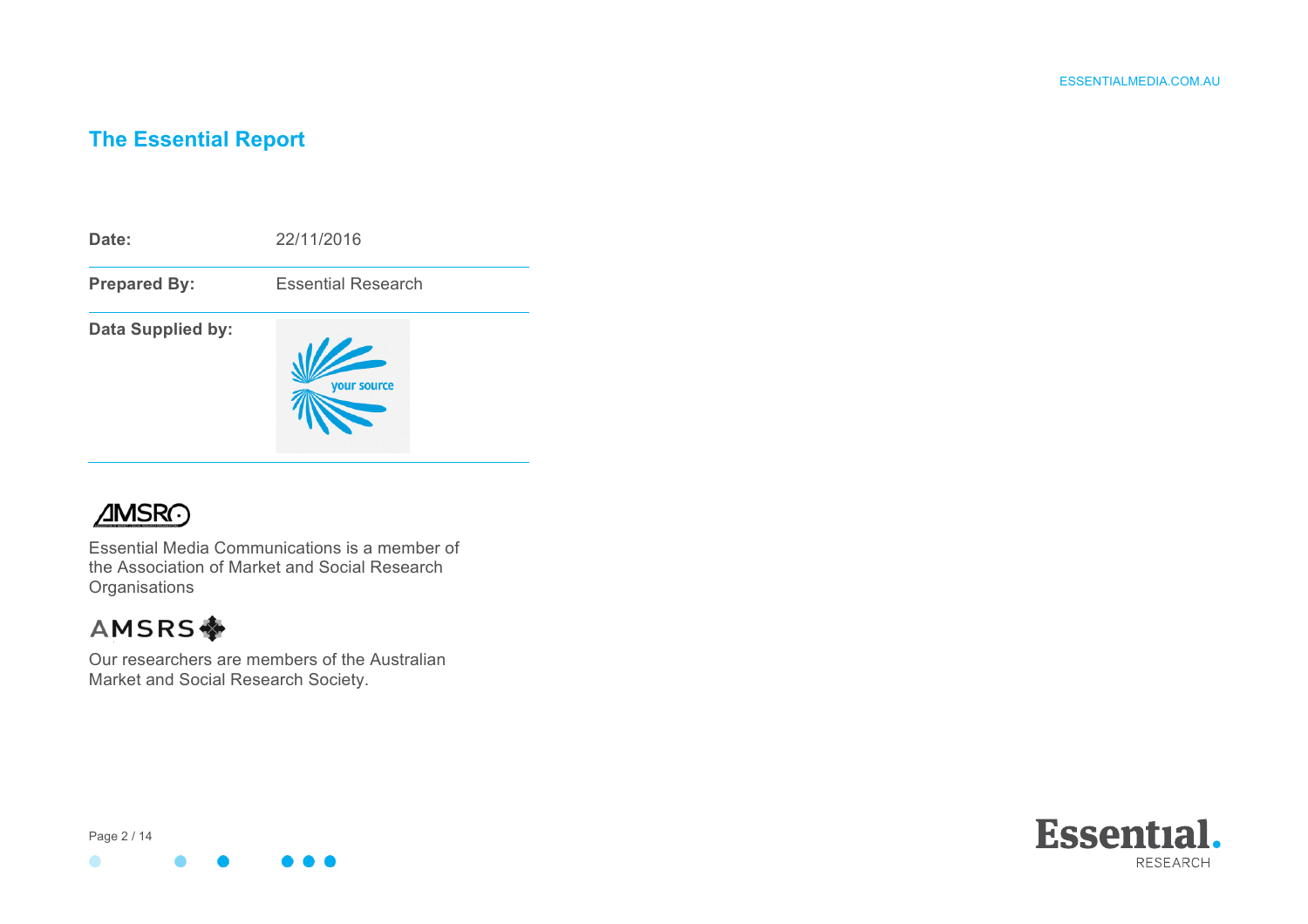# **About this poll**

This report summarises the results of a weekly omnibus conducted by Essential Research with data provided by Your Source. The survey was conducted online from the 18th to 21st November 2016 and is based on 1,013 respondents.

Aside from the standard question on voting intention, this week's report includes questions on 457 visas, immigration, political issues, membership of groups, health issues and resettling refugees to USA.

The methodology used to carry out this research is described in the appendix on page 14.

Note that due to rounding, not all tables necessarily total 100% and subtotals may also vary.



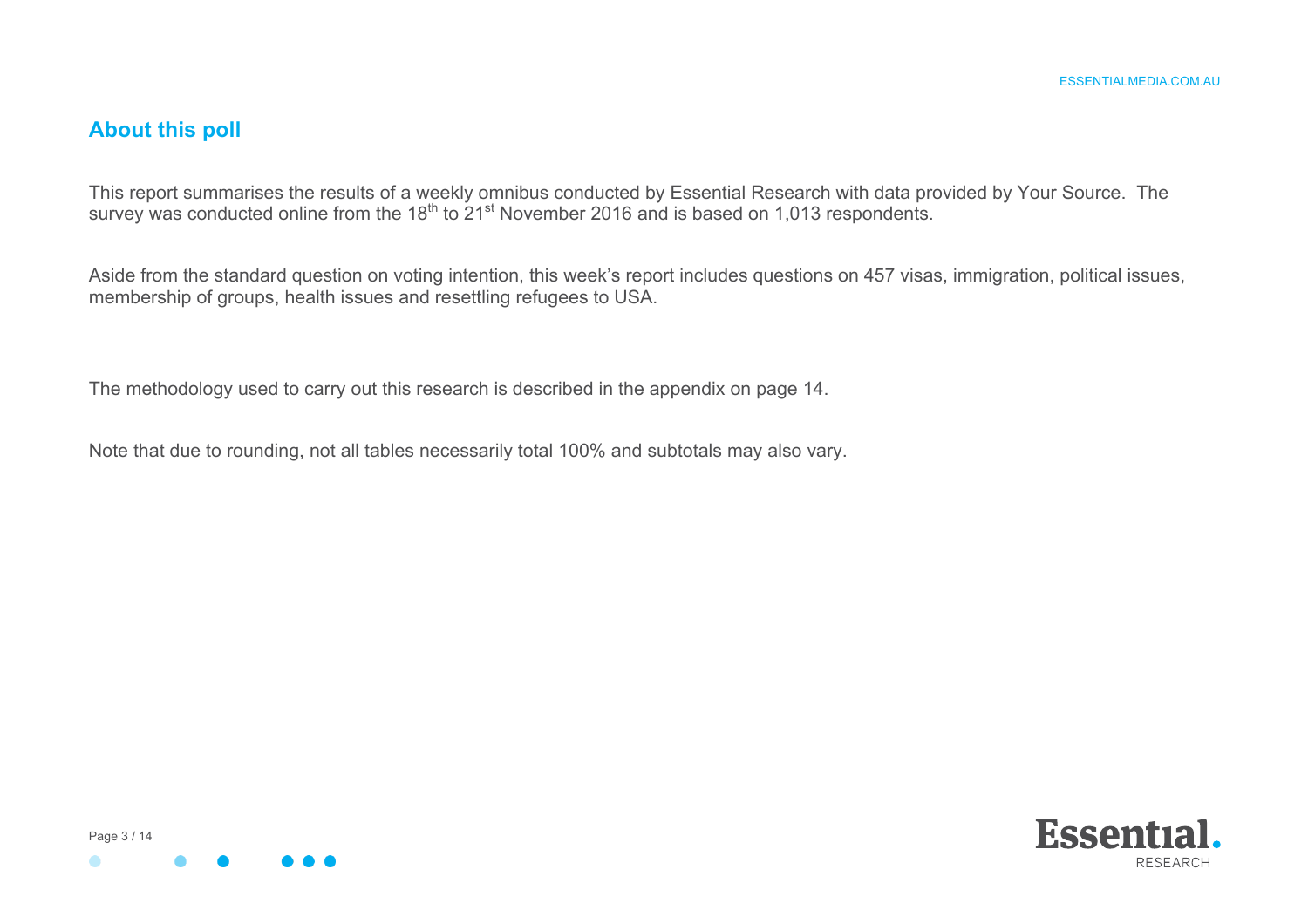## **Federal voting intention**

Q If a Federal Election was held today to which party will you probably give your first preference vote? If not sure, which party are you currently leaning toward? If don't know - Well which party are you currently leaning to?

|                               | <b>Total</b> | <b>Last</b><br>week<br>15/11/16 | 2 weeks<br>ago<br>8/11/16 | 4 weeks<br>ago<br>25/10/16 | <b>Election</b><br><b>2 Jul 16</b> |
|-------------------------------|--------------|---------------------------------|---------------------------|----------------------------|------------------------------------|
| Liberal                       | 36%          | 34%                             | 35%                       | 36%                        |                                    |
| <b>National</b>               | 3%           | 3%                              | 3%                        | 3%                         |                                    |
| <b>Total Liberal/National</b> | 38%          | 37%                             | 38%                       | 38%                        | 42.0%                              |
| Labor                         | 37%          | 37%                             | 37%                       | 37%                        | 34.7%                              |
| Greens                        | 10%          | 11%                             | 10%                       | 10%                        | 10.2%                              |
| Nick Xenophon Team            | 3%           | 3%                              | 3%                        | 3%                         |                                    |
| Pauline Hanson's One Nation   | 6%           | 6%                              | 6%                        | 6%                         |                                    |
| Other/Independent             | 6%           | 6%                              | 6%                        | 6%                         | 13.1%                              |
| 2 party preferred             |              |                                 |                           |                            |                                    |
| <b>Liberal National</b>       | 48%          | 47%                             | 47%                       | 48%                        | 50.4%                              |
| Labor                         | 52%          | 53%                             | 53%                       | 52%                        | 49.6%                              |

NB. Sample = 1,813 The data in the above tables comprise 2-week averages derived from the first preference/leaning to voting questions. Respondents who select 'don't know' are not included in the results. The two-party preferred estimate is calculated by distributing the votes of the other parties according to their preferences at the 2016 election.

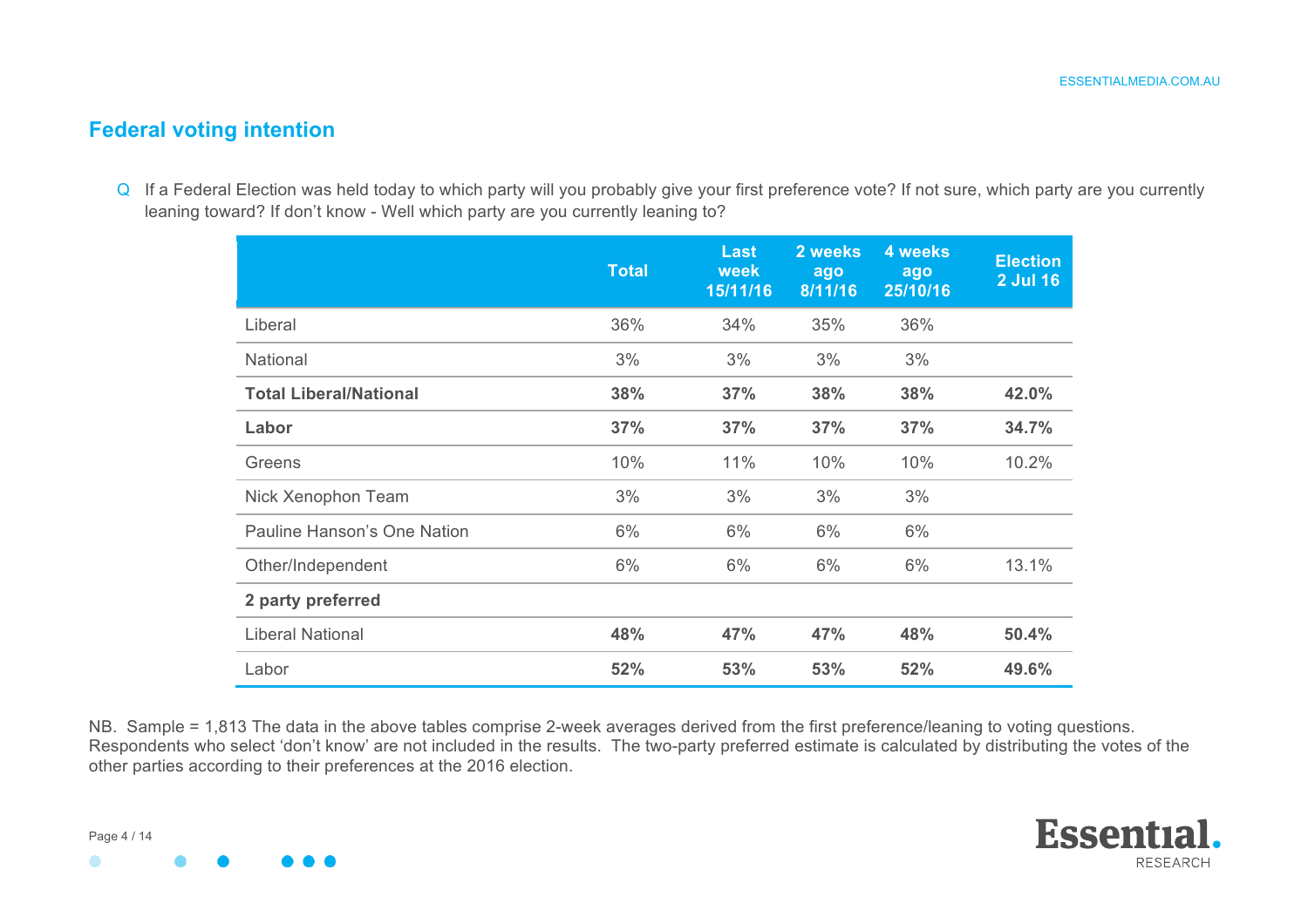#### **457 visas**

Q Would you support or oppose Government legislation to reduce the number of overseas workers being brought to Australia under short-term 457 visas?

|                      | <b>Total</b> | Vote<br>Labor | <b>Vote</b><br><b>Lib/Nat</b> | Vote<br><b>Greens</b> | <b>Vote</b><br>other | <b>Mar</b><br>2013 |
|----------------------|--------------|---------------|-------------------------------|-----------------------|----------------------|--------------------|
| <b>Total support</b> | 64%          | 66%           | 74%                           | 50%                   | 64%                  | 58%                |
| <b>Total oppose</b>  | 17%          | 18%           | 13%                           | 27%                   | 22%                  | 24%                |
| Strongly support     | 28%          | 29%           | 30%                           | 17%                   | 42%                  | 29%                |
| Support              | 36%          | 37%           | 44%                           | 33%                   | 22%                  | 29%                |
| Oppose               | 13%          | 14%           | 11%                           | 23%                   | 15%                  | 15%                |
| Strongly oppose      | 4%           | 4%            | 2%                            | 4%                    | 7%                   | 9%                 |
| Don't know           | 18%          | 16%           | 12%                           | 23%                   | 14%                  | 17%                |

64% support Government legislation to reduce the number of overseas workers being brought to Australia under short-term 457 visas and 17% oppose.

Those most likely to support were Liberal/National voters (74%) and aged 55+ (74%).

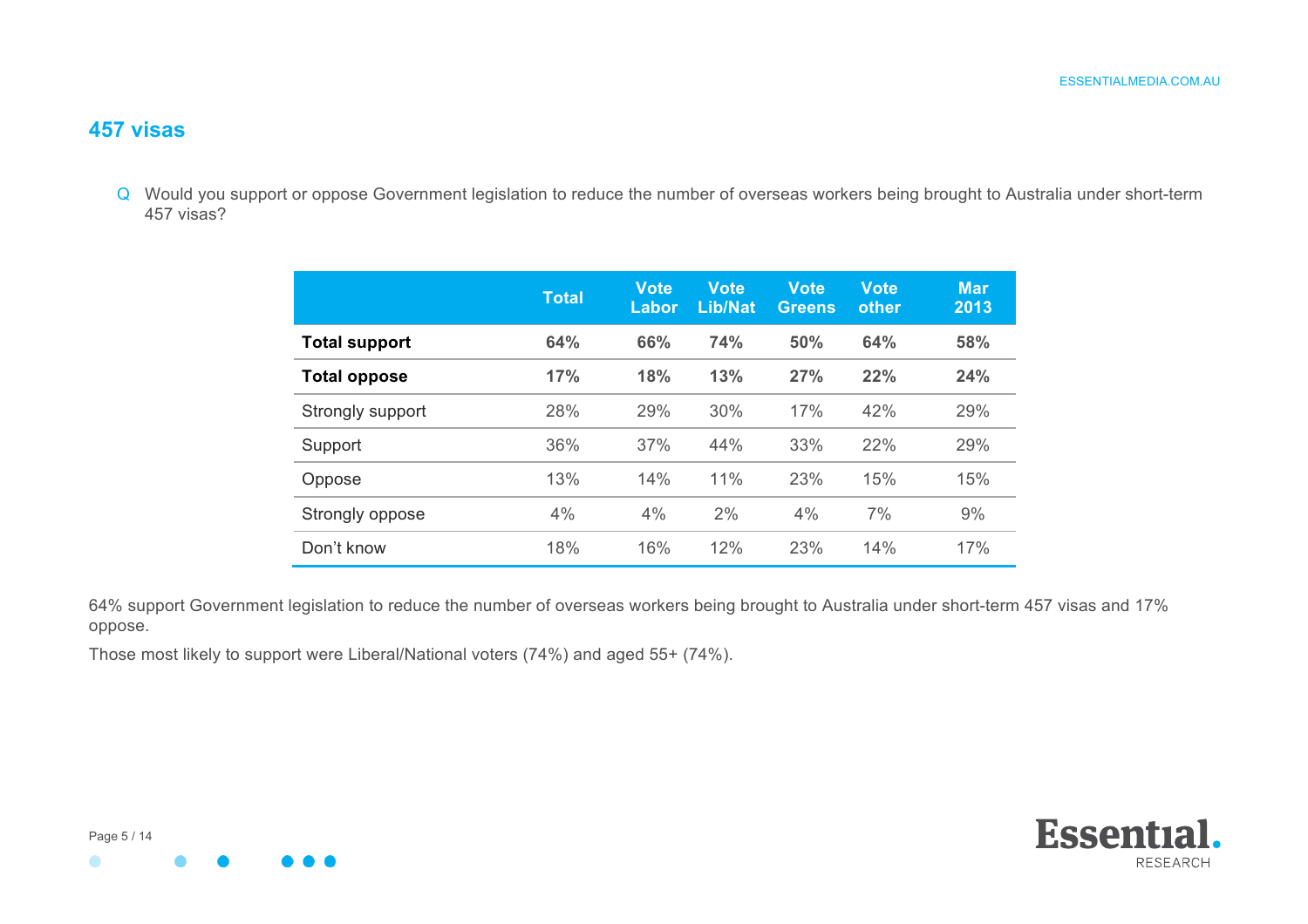#### **Immigration issues**

Q Which of the following issues are you most concerned about?

|                                                         | <b>Total</b> | <b>Vote</b><br>Labor | <b>Vote</b><br>Lib/Nat | <b>Vote</b><br>Greens | <b>Vote</b><br>other | <b>Mar</b><br>2013 |
|---------------------------------------------------------|--------------|----------------------|------------------------|-----------------------|----------------------|--------------------|
| The arrival of asylum seekers by boat                   | 36%          | 26%                  | 51%                    | 17%                   | 40%                  | 38%                |
| The use of foreign workers under short term (457) visas | 21%          | 29%                  | 19%                    | 18%                   | 17%                  | 20%                |
| The overall increase in Australia's total population    | 20%          | 22%                  | 16%                    | 25%                   | 27%                  | 18%                |
| None of them                                            | 17%          | 18%                  | 10%                    | 32%                   | 16%                  | 19%                |
| Don't know                                              | 6%           | 5%                   | 4%                     | 8%                    |                      | 4%                 |

36% were most concerned about the arrival of asylum seekers by boat, 21% about the use of foreign workers under short term (457) visas and 20% about the overall increase in Australia's total population (20%).

Liberal/National voters were most concerned about the arrival of asylum seekers by boat (51%) while Labor voters were more concerned about the use of foreign workers under short term (457) visas (29%).

These results are very similar to when this question was asked in 2013.



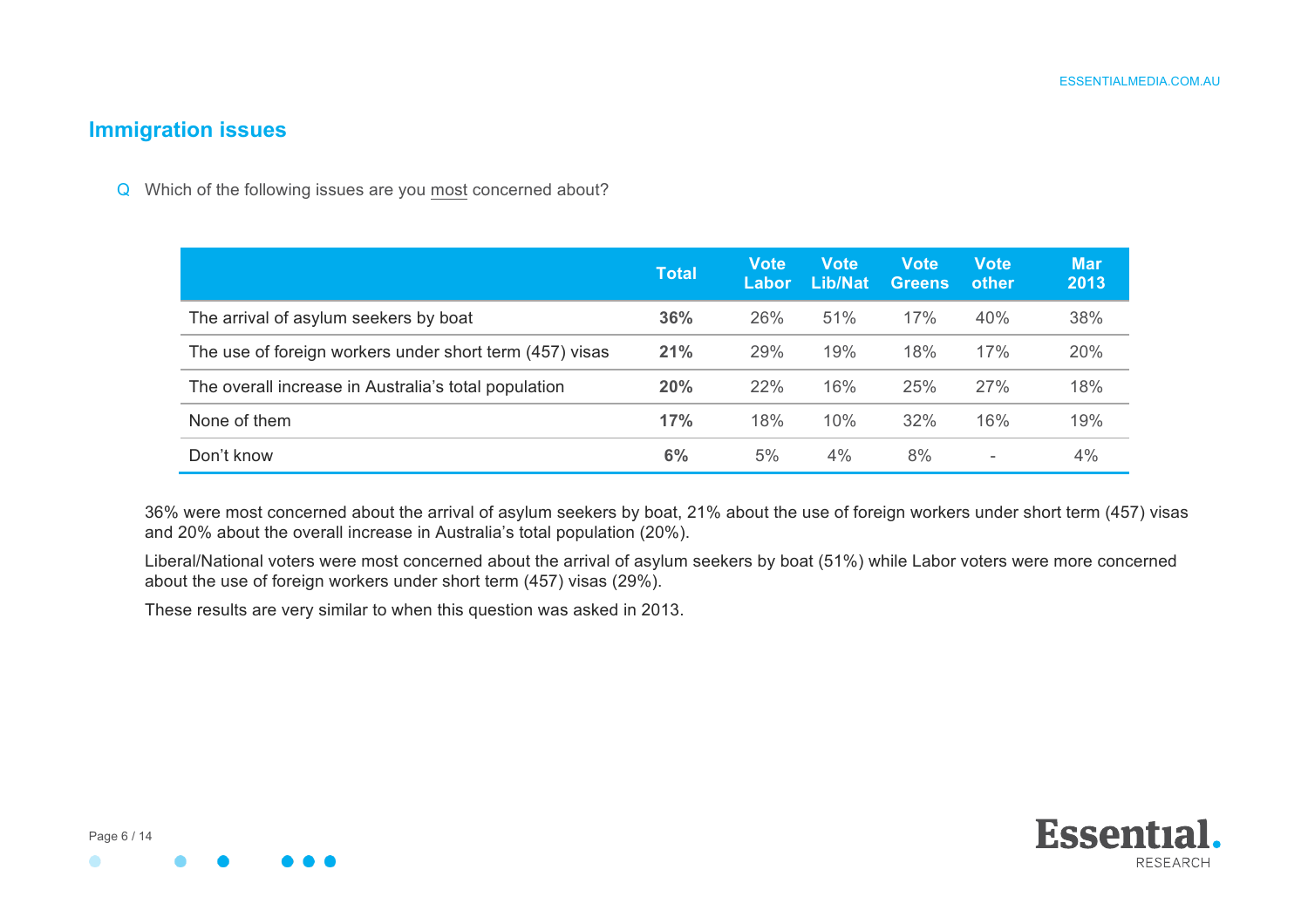# **Statements about Australia**

Q Do you agree or disagree with the following statements?

 $\bullet$   $\bullet$ 

|                                                                                     | <b>Total</b><br>agree | <b>Total</b><br>dis-<br>agree | <b>Strongly</b><br>agree | <b>Agree</b> | Dis-<br>agree | <b>Strongly</b><br>disagree | Don't<br>know |
|-------------------------------------------------------------------------------------|-----------------------|-------------------------------|--------------------------|--------------|---------------|-----------------------------|---------------|
| Free trade has gone too far                                                         | 43%                   | 29%                           | 12%                      | 31%          | 26%           | 3%                          | 27%           |
| The Government should bring back manufacturing jobs to Australia                    | 83%                   | 9%                            | 41%                      | 42%          | 7%            | 2%                          | 8%            |
| The Chinese government has too much influence on our economy                        | 65%                   | 18%                           | 28%                      | 37%          | 15%           | 3%                          | 17%           |
| If people who are not Australian citizens commit a crime they should<br>be deported | 75%                   | 14%                           | 44%                      | 31%          | 11%           | 3%                          | 11%           |
| Local workers should be given priority over foreign workers                         | 83%                   | 10%                           | 47%                      | 36%          | 9%            | 1%                          | 7%            |
| We should do more to stop people entering our country illegally                     | 77%                   | 13%                           | 43%                      | 34%          | 10%           | 3%                          | 10%           |
| Racial equality has gone too far                                                    | 46%                   | 40%                           | 21%                      | 25%          | 26%           | 14%                         | 15%           |
| Gender equality has gone too far                                                    | 40%                   | 48%                           | 18%                      | 22%          | 30%           | 18%                         | 12%           |
| I would like to see Australia more like it was in the past                          | 52%                   | 32%                           | 21%                      | 31%          | 22%           | 10%                         | 15%           |
| The Government should put Australia first                                           | 88%                   | 6%                            | 47%                      | 41%          | 5%            | 1%                          | 6%            |
| No matter who is in power the system is rigged against ordinary<br>people           | 60%                   | 26%                           | 24%                      | 36%          | 22%           | 4%                          | 14%           |



 $\bullet$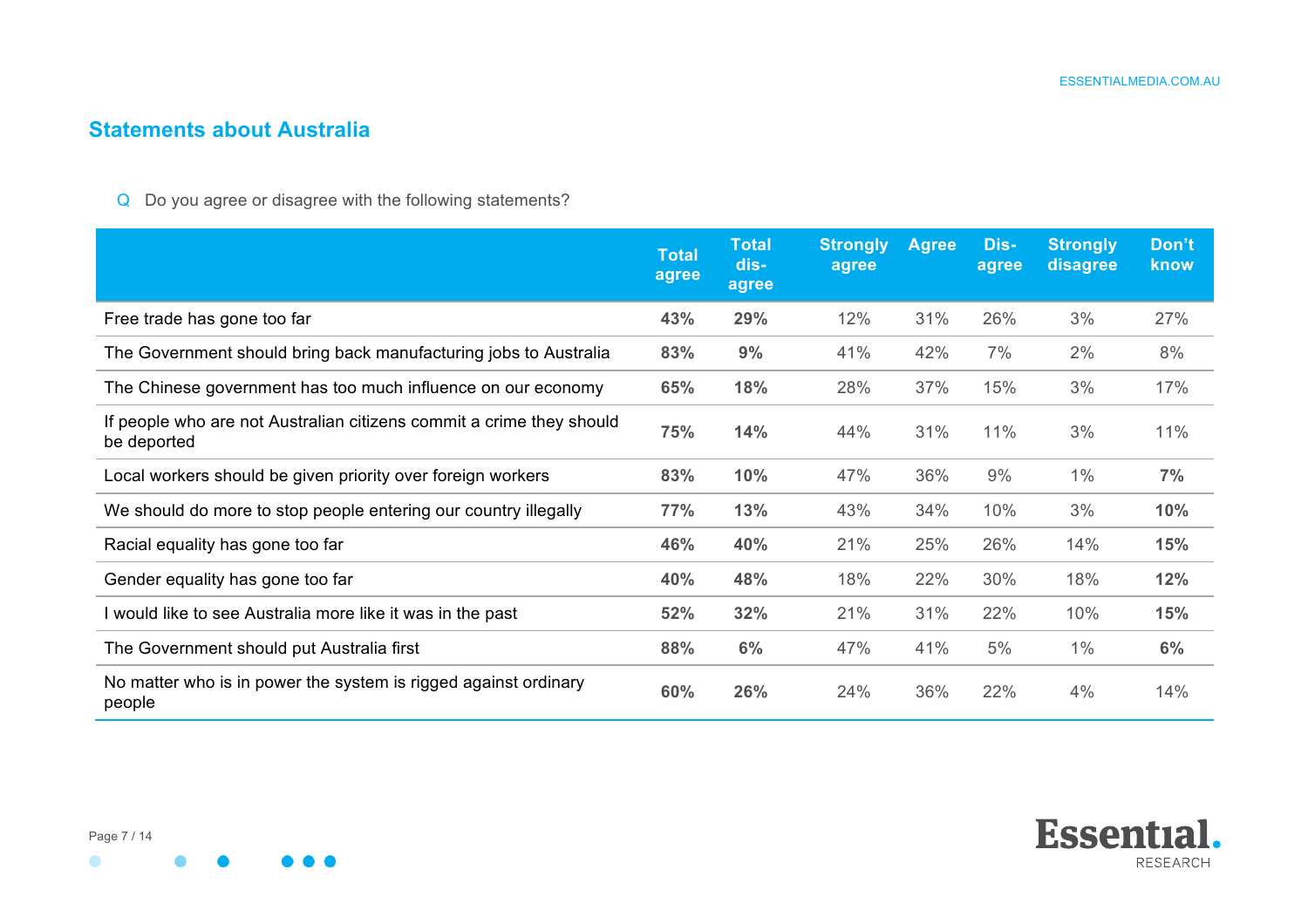| <b>Total agreement</b>                                                              | <b>Total</b> | <b>Vote</b><br><b>Labor</b> | <b>Vote</b><br><b>Lib/Nat</b> | <b>Vote</b><br><b>Greens</b> | <b>Vote</b><br>other |
|-------------------------------------------------------------------------------------|--------------|-----------------------------|-------------------------------|------------------------------|----------------------|
| Free trade has gone too far                                                         | 43%          | 45%                         | 45%                           | 31%                          | 55%                  |
| The Government should bring back manufacturing jobs to Australia                    | 83%          | 88%                         | 82%                           | 78%                          | 91%                  |
| The Chinese government has too much influence on our economy                        | 65%          | 68%                         | 64%                           | 64%                          | 75%                  |
| If people who are not Australian citizens commit a crime they should be<br>deported | 75%          | 74%                         | 80%                           | 58%                          | 85%                  |
| Local workers should be given priority over foreign workers                         | 83%          | 84%                         | 89%                           | 75%                          | 87%                  |
| We should do more to stop people entering our country illegally                     | 77%          | 79%                         | 88%                           | 47%                          | 78%                  |
| Racial equality has gone too far                                                    | 46%          | 40%                         | 56%                           | 20%                          | 61%                  |
| Gender equality has gone too far                                                    | 40%          | 32%                         | 52%                           | 21%                          | 52%                  |
| I would like to see Australia more like it was in the past                          | 52%          | 48%                         | 62%                           | 32%                          | 67%                  |
| The Government should put Australia first                                           | 88%          | 91%                         | 92%                           | 72%                          | 92%                  |
| No matter who is in power the system is rigged against ordinary people              | 60%          | 65%                         | 56%                           | 52%                          | 77%                  |

Ω

 $\bullet\bullet\bullet$ 

 $\bullet$ 

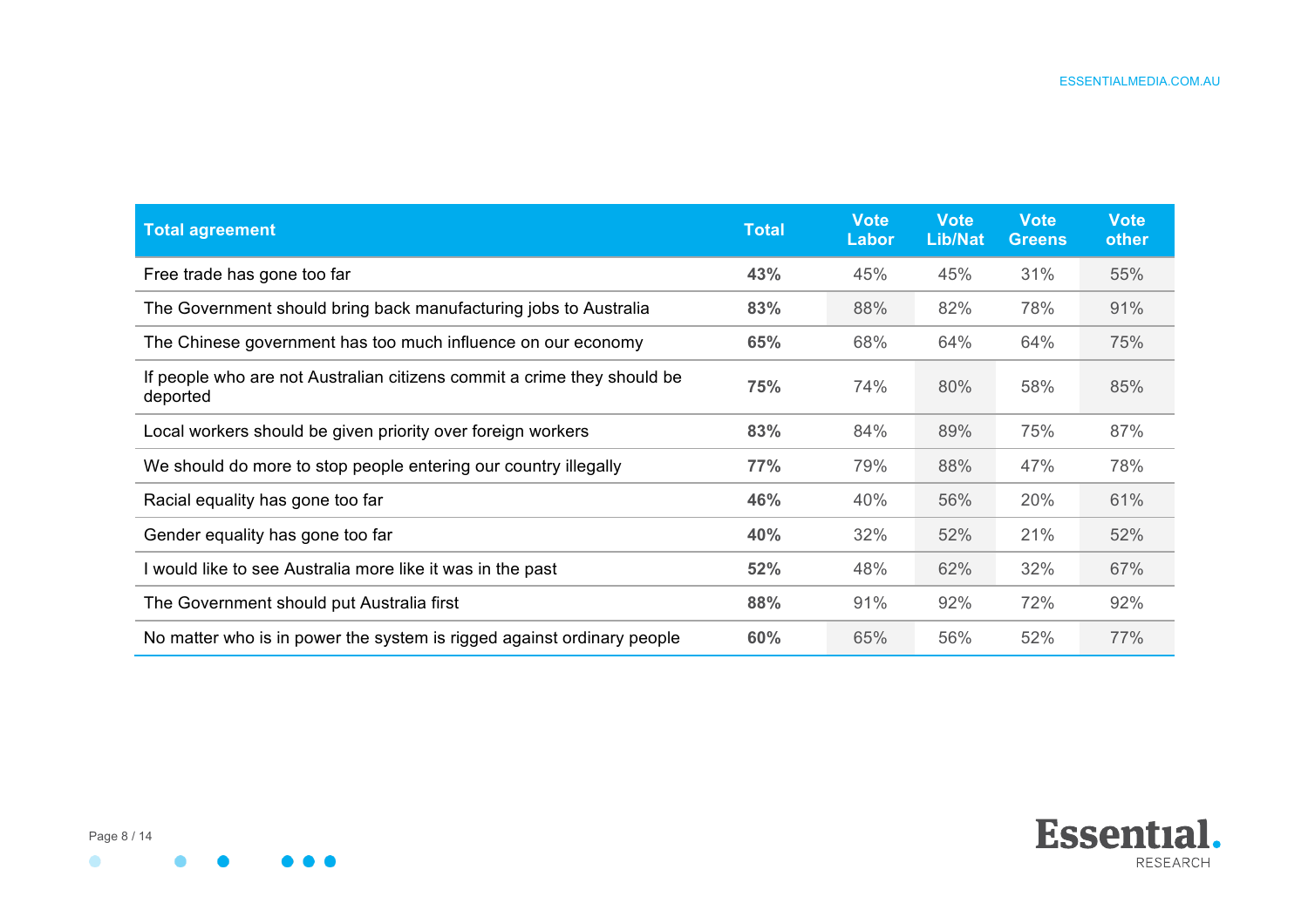## **Membership of groups**

Q Are you currently a member or have you ever been a member of any of the following groups?

|                                                   | <b>Currently</b><br>a member | <b>Previously</b><br>a member | <b>Never</b><br>been a<br>member |
|---------------------------------------------------|------------------------------|-------------------------------|----------------------------------|
| Union                                             | 12%                          | 31%                           | 56%                              |
| Business/industry association                     | 6%                           | 9%                            | 85%                              |
| Political party                                   | 2%                           | 6%                            | 91%                              |
| Professional sporting clubs (AFL, NRL, etc.)      | 10%                          | 11%                           | 79%                              |
| <b>Local Sporting clubs</b>                       | 14%                          | 22%                           | 64%                              |
| Local community organisation (Lions, Rotary, etc) | 5%                           | 10%                           | 85%                              |
| Active member of a Church                         | 12%                          | 17%                           | 71%                              |
| School council or parents group                   | 7%                           | 19%                           | 75%                              |
| Environment group                                 | 4%                           | 7%                            | 89%                              |
| Other voluntary organisation                      | 14%                          | 21%                           | 66%                              |

14% say they are members of local sporting clubs, 14% other voluntary groups, 12% are union members and 12% active church members. 31% are previous union members, 22% previous members of local sporting clubs and 21% were previously members of other volunteer organisations.



Page 9 / 14

 $\bullet$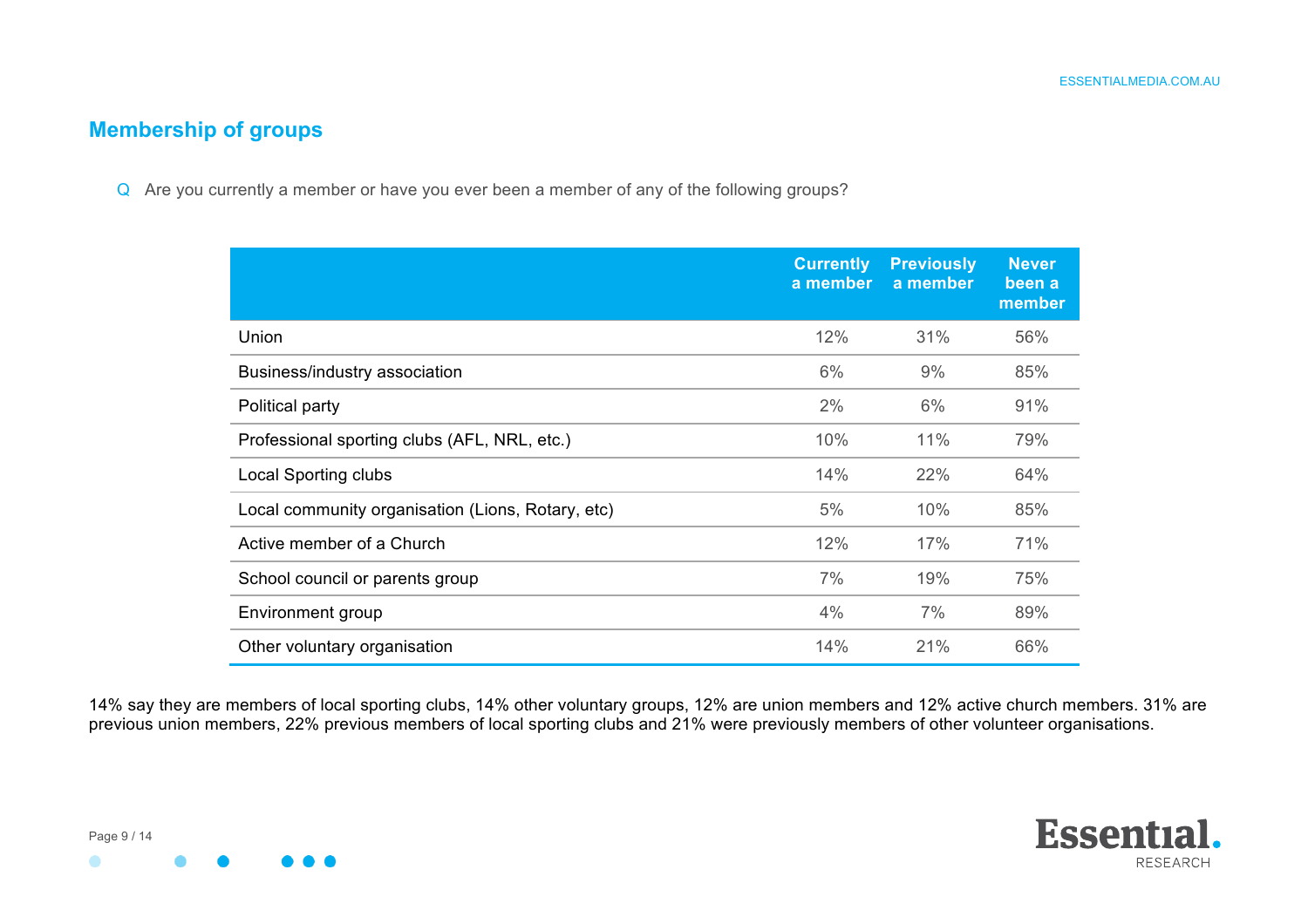| <b>Currently a member</b>                         | <b>Total</b> | <b>Men</b> | <b>Women</b> | <b>Aged</b><br>18-34 | <b>Aged</b><br>$35 - 54$ | <b>Aged</b><br>$55+$ |
|---------------------------------------------------|--------------|------------|--------------|----------------------|--------------------------|----------------------|
| Union                                             | 12%          | 13%        | 12%          | 17%                  | 14%                      | 5%                   |
| Business/industry association                     | 6%           | 9%         | 3%           | 9%                   | 6%                       | 2%                   |
| Political party                                   | 2%           | 3%         | 1%           | 3%                   | 2%                       | 2%                   |
| Professional sporting clubs (AFL, NRL, etc.)      | 10%          | 14%        | 6%           | 10%                  | 11%                      | 8%                   |
| <b>Local Sporting clubs</b>                       | 14%          | 17%        | 12%          | 13%                  | 14%                      | 15%                  |
| Local community organisation (Lions, Rotary, etc) | 5%           | 6%         | 5%           | 7%                   | 4%                       | 6%                   |
| Active member of a Church                         | 12%          | 12%        | 13%          | 12%                  | 11%                      | 13%                  |
| School council or parents group                   | 7%           | 6%         | 7%           | 6%                   | 10%                      | 2%                   |
| Environment group                                 | 4%           | 5%         | 3%           | 5%                   | 5%                       | 2%                   |
| Other voluntary organisation                      | 14%          | 11%        | 16%          | 9%                   | 13%                      | 21%                  |

Women were more likely to be members of volunteer organisations (16%) and church members (13%). Men were more likely to be local sporting clubs (17%) and professional sporting clubs (14%).

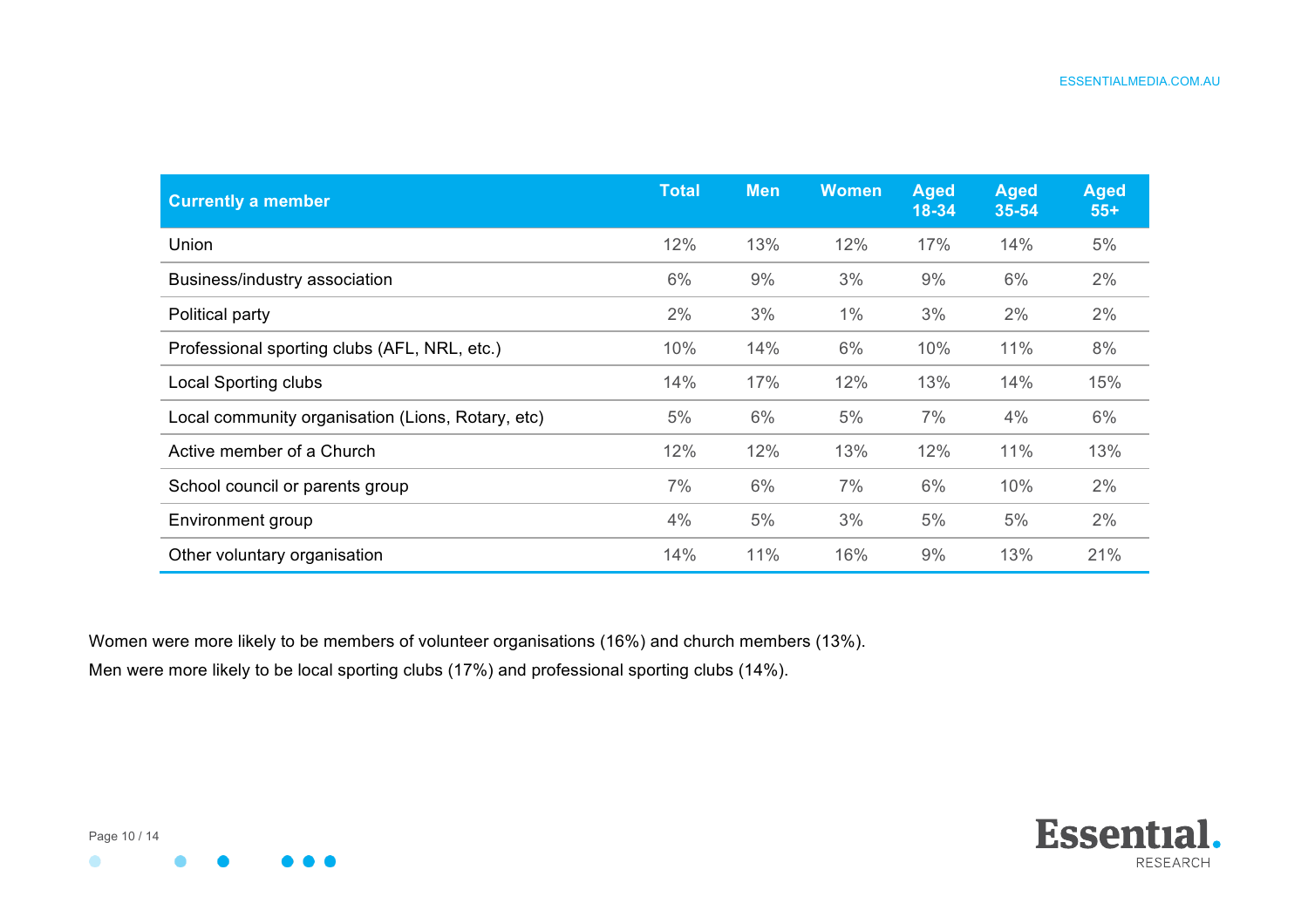# **Statements about joining groups**

Q Do you agree or disagree with the following statements?

|                                                                             | <b>Total</b><br>agree | <b>Total</b><br>dis-<br>agree | <b>Strongly</b><br>agree | <b>Agree</b> | Dis-<br>agree | <b>Strongly</b><br>disagree | Don't<br>know |
|-----------------------------------------------------------------------------|-----------------------|-------------------------------|--------------------------|--------------|---------------|-----------------------------|---------------|
| I just don't like joining groups                                            | 46%                   | 44%                           | 9%                       | 37%          | 38%           | 6%                          | 10%           |
| I find it impossible to give my time to things outside of work and<br>home  | 51%                   | 43%                           | 11%                      | 40%          | 36%           | 7%                          | 7%            |
| can't commit to groups because if don't work regular hours                  | 37%                   | 52%                           | 8%                       | 29%          | 43%           | 9%                          | 10%           |
| There are fewer people available to be part of local groups                 | 47%                   | 31%                           | 8%                       | 39%          | 27%           | 4%                          | 23%           |
| The decline in membership of organisations is not a positive<br>development | 64%                   | 12%                           | 12%                      | 52%          | 11%           | 1%                          | 23%           |
| People just aren't interested in joining things anymore                     | 60%                   | 21%                           | 10%                      | 50%          | 19%           | 2%                          | 19%           |

64% agreed that the decline in membership of groups is not a positive thing and 60% agreed that people aren't interested in joining groups. Nearly half agreed that they don't like joining groups and half also agreed that it was impossible to find the time.



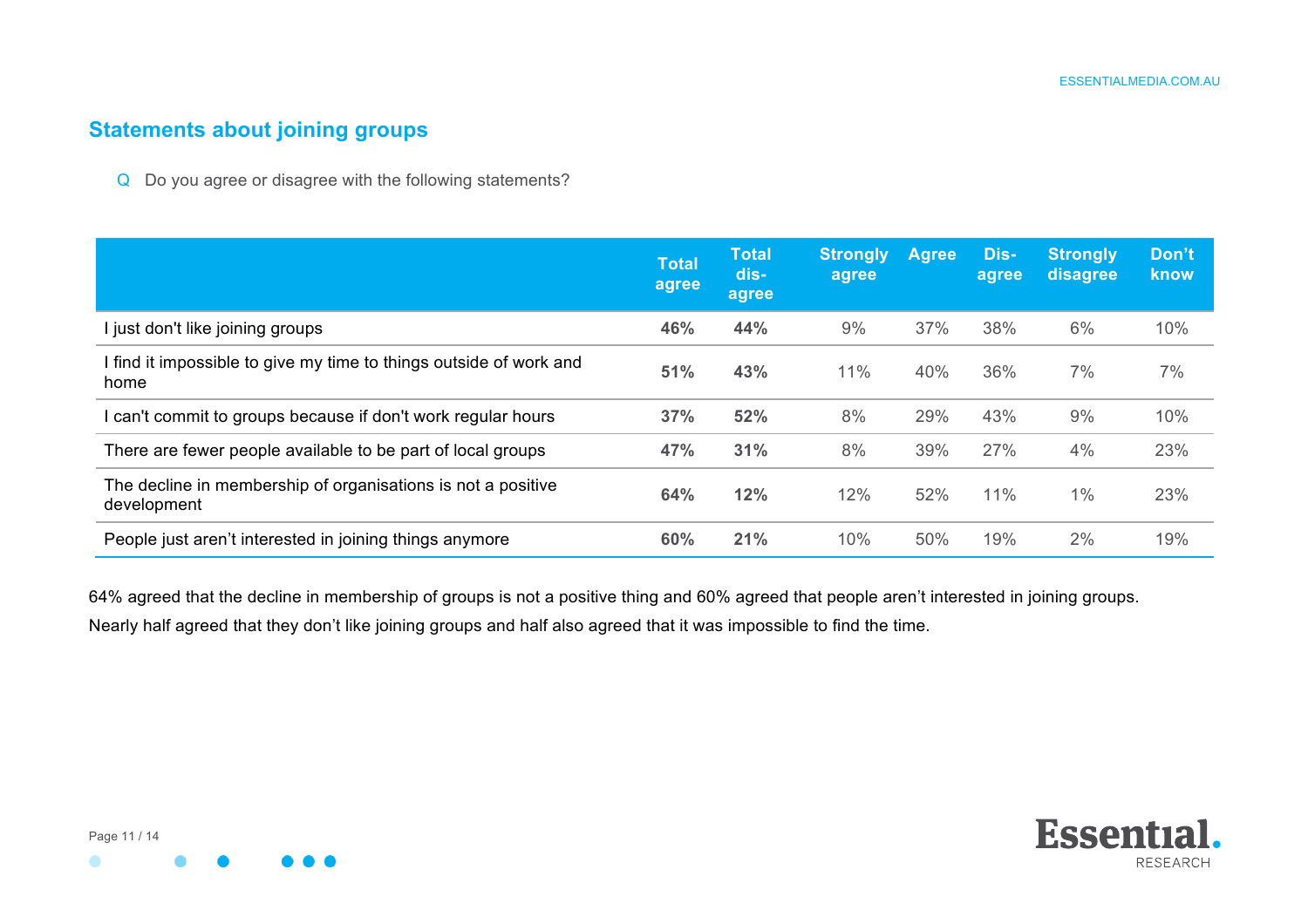#### **Health measures**

Q In considering how to control food and drink with potential health consequences, such as junk food, soft drink, sugar and salt, would you support or oppose the following?

|                                                                                            | <b>Total</b><br><b>support</b> | <b>Total</b><br>oppose | <b>Strongly</b><br>support | <b>Support</b> | <b>Oppose</b> | Strongly<br>oppose | Don't<br>know |
|--------------------------------------------------------------------------------------------|--------------------------------|------------------------|----------------------------|----------------|---------------|--------------------|---------------|
| Better labelling to inform consumers                                                       | 89%                            | 4%                     | 43%                        | 46%            | 3%            | $1\%$              | 7%            |
| Ban some products exceeding recommended levels altogether                                  | 68%                            | 19%                    | 32%                        | 36%            | 15%           | 4%                 | 13%           |
| Bans on advertising                                                                        | 54%                            | 31%                    | 18%                        | 36%            | 26%           | 5%                 | 13%           |
| Tax increases to make them more expensive                                                  | 45%                            | 44%                    | 16%                        | 29%            | 26%           | 18%                | 11%           |
| A 20% levy on soft drinks to fund preventative health measures<br>to address child obesity | 51%                            | 39%                    | 21%                        | 30%            | 22%           | 17%                | 10%           |

There as string support (89%) for better labeling of products with potential health consequences and for banning the sale of some products (68%).

54% supported banning advertising.

While they were split 45%/44% on tax increases, they were more likely to support 20% levy on soft drinks to fund preventative health measures to address child obesity (51% agree/39% disagree).

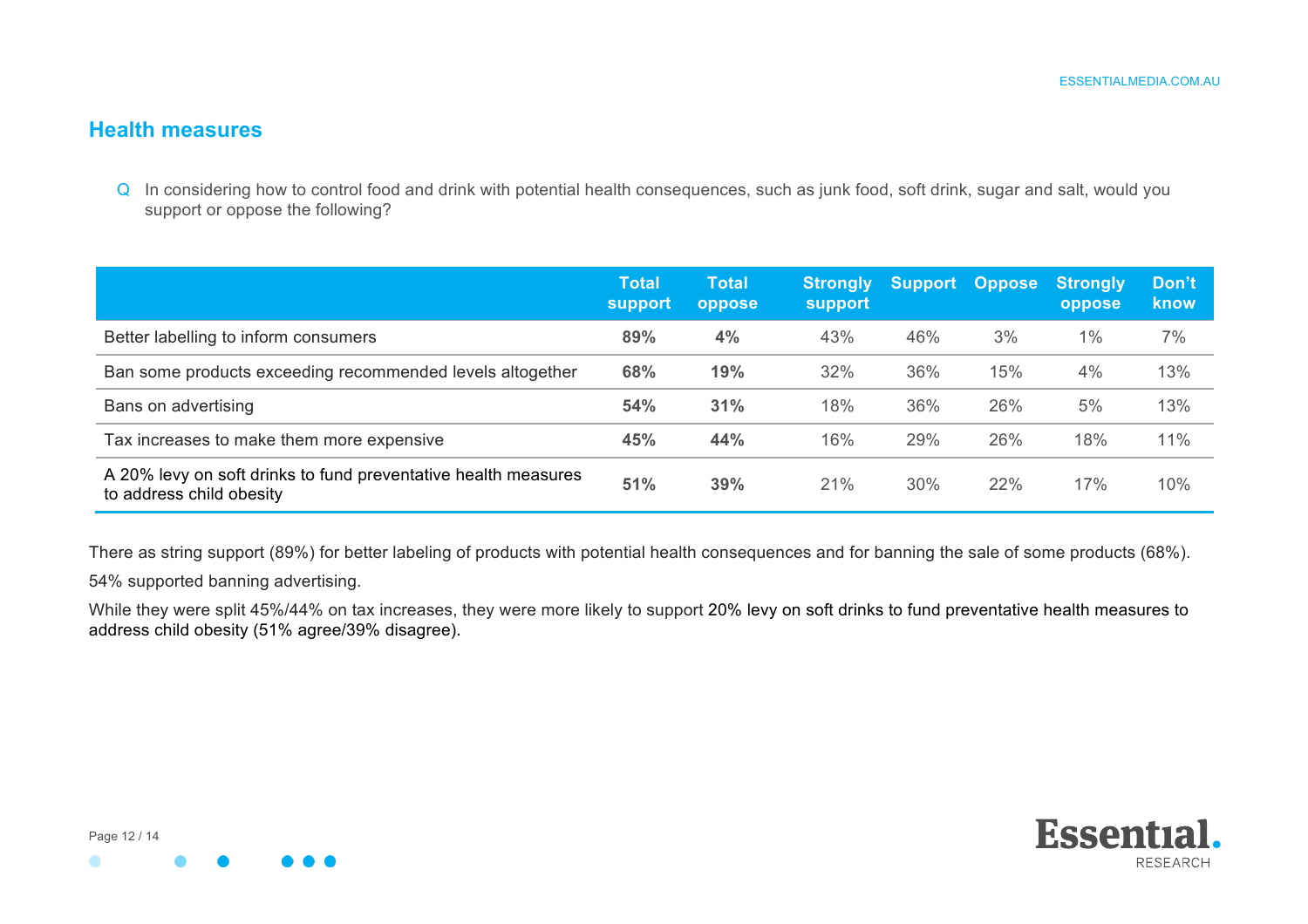# **Resettling refugees to USA**

Q Do you approve or disapprove of the proposal to resettle refugees currently on Nauru and Manus Island to the USA?

|                         | <b>Total</b> | <b>Vote</b><br>Labor | <b>Vote</b><br><b>Lib/Nat</b> | <b>Vote</b><br><b>Greens</b> | <b>Vote</b><br>other |
|-------------------------|--------------|----------------------|-------------------------------|------------------------------|----------------------|
| <b>Total approve</b>    | 56%          | 49%                  | 74%                           | 40%                          | 60%                  |
| <b>Total disapprove</b> | 16%          | 21%                  | 8%                            | 27%                          | 18%                  |
| Strongly approve        | 18%          | 17%                  | 23%                           | 8%                           | 23%                  |
| Approve                 | 38%          | 32%                  | 51%                           | 32%                          | 37%                  |
| <b>Disapprove</b>       | 9%           | 12%                  | 5%                            | 15%                          | 11%                  |
| Strongly disapprove     | 7%           | 9%                   | 3%                            | 12%                          | 7%                   |
| Don't know              | 28%          | 29%                  | 18%                           | 34%                          | 21%                  |

56% approve of the proposal to resettle refugees currently on Nauru and Manus Island to the USA and 16% disapprove. 74% of Liberal/National voters approve compared to 49% of Labor voters and 670% of other voters. Greens voters were more divided with 40% approve and 27% disapprove - 34% could not give an opinion.